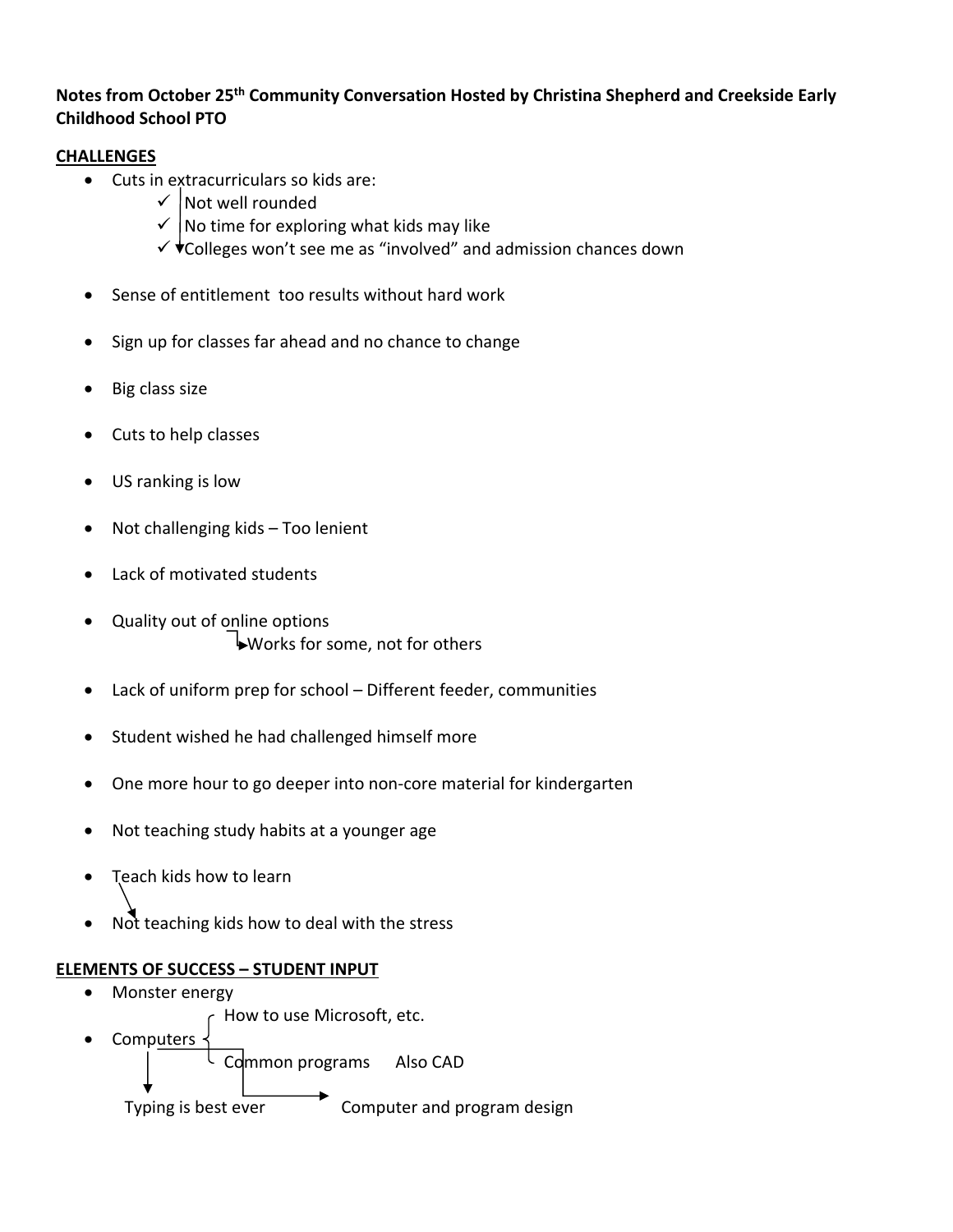• Knowledge of media stuff currently happening in the world Current events

- It s role in our lives How media works
- Self innovation
- High GPA Reward those who take tough classes who have lower GPAs
- Help with stress of challenging yourself
- Sleep!!
- Teachers that care Help motivate us Some teachers blow us off Others work over lunch Or allow emails to us
- Kids aren't motivated when teacher isn't motivated
- Class environment
	- $\checkmark$  Windows
	- $\checkmark$  Outside
	- $\checkmark$  Alive/Art
	- $\checkmark$  Hands-on activity  $\checkmark$  Field trips

"Recess" ‐ soft time

Active in class – Labs, eg. Walk laps before Latin Jumping jacks at start of class

- Group projects
	- ‐ Learn more and see different points of view
	- ‐ Learn to compromise
	- ‐ Learn to listen
- Parent motivation and care

Teach value of education

- Future planning Help us figure out what we want
- Hands‐on learning
	- $\downarrow$  Trade options
- Critical thinking